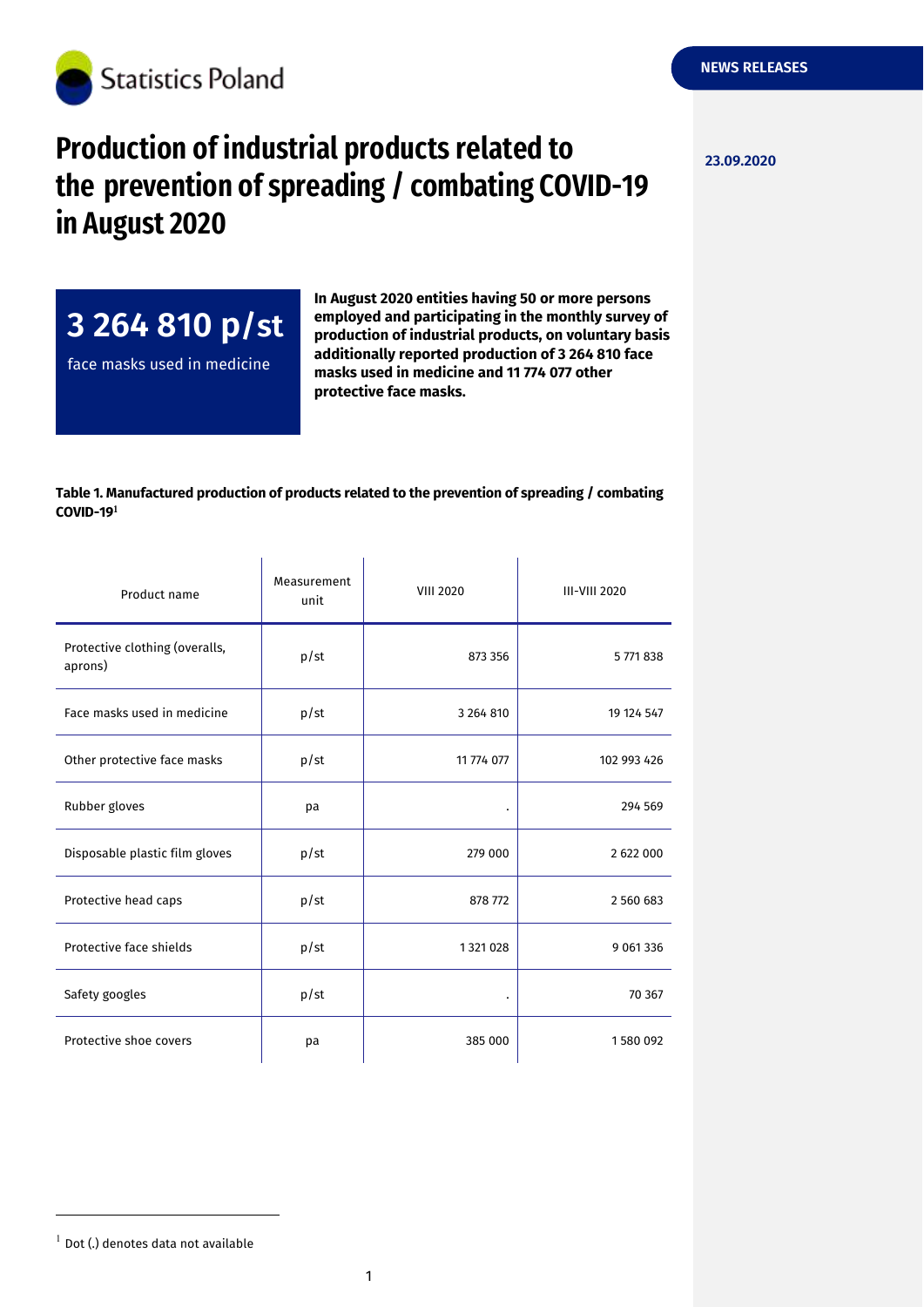## **Table 1. Manufactured production of products related to the prevention of spreading / combating COVID-19 continued**

| Product name                                                                                                                                                                  | Measurement<br>unit | <b>VIII 2020</b> | <b>III-VIII 2020</b> |
|-------------------------------------------------------------------------------------------------------------------------------------------------------------------------------|---------------------|------------------|----------------------|
| Breathing appliances and gas<br>masks (except for therapeutic<br>respiration apparatus and<br>protective masks having neither<br>mechanical parts nor<br>replaceable filters) | p/st                |                  |                      |
| Therapeutic respiration<br>apparatus                                                                                                                                          | p/st                |                  |                      |
| Parts of therapeutic respiration<br>apparatus                                                                                                                                 | kg                  | 10 350           | 423 048              |
| Disinfectant liquids and gels                                                                                                                                                 | kg                  | 10 151 014       | 80 905 811           |
| Disinfectant wipes                                                                                                                                                            | kg                  | 3 200 372        | 15 982 266           |
| Solid disinfectants (powders,<br>granules, tablets, etc.) for<br>preparing solutions                                                                                          | kg                  | 967              | 9 1 6 5              |
| Soap with disinfectant properties                                                                                                                                             | kg                  | 235 408          | 4 440 792            |
| Denatured alcohol                                                                                                                                                             | hl 100%             | 5                | 37 774               |
| Swab test kits                                                                                                                                                                | p/st                | 7 2 0 0          | 85 100               |
| Acrylic sneeze guards /workplace<br>shields                                                                                                                                   | p/st                | 3 9 9 3          | 44 025               |
| Fabric with anti-bacterial coating                                                                                                                                            | kg                  |                  | 150                  |
| <b>Face shield holders</b>                                                                                                                                                    | p/st                | 8 4 3 5          | 79 715               |
| Adapters for connecting anti-<br>virus filter to breathing masks                                                                                                              | p/st                |                  | 850                  |

The survey was conducted among economic entities participating in the mandatory monthly survey on the production of industrial products having 50 or more persons employed. The observation covered 22 products that are not included in the PRODPOL nomenclature for monthly survey in 2020 and their production cannot be determined based on data collected for the existing headings of the nomenclature.

Information on production of products related to the prevention of spreading / combating COVID-19 was provided by respondents on voluntary basis.

In the case of quoting data from the Statistics Poland, please provide information: "Statistics Poland data source", and in the case of publishing calculations made on data published by the Statistics Poland, please provide information: "Own study based on Statistics Poland data".

-

 $^{-1}$  Dot (.) denotes data not available